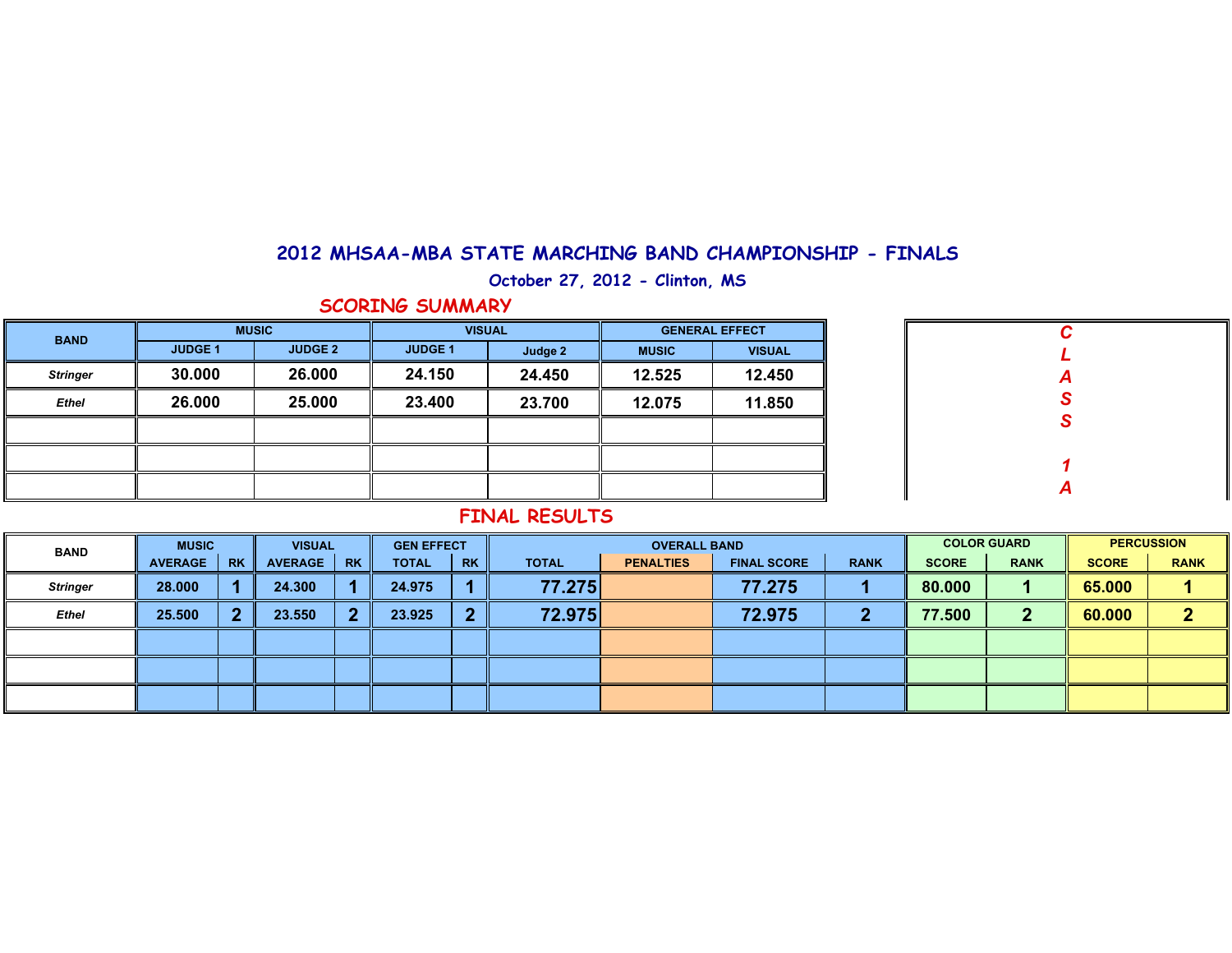#### **2012 MHSAA-MBA STATE MARCHING BAND CHAMPIONSHIP -** *FINALS*

#### **October 27, 2012 - Clinton, MS**

| - |
|---|
|---|

| <b>BAND</b>     |                     | <b>Music Performance - 40%</b> |  |                  |                          | Marching - Visual - 30% |           |                   |              | <b>GE Music - 15%</b> |      |       |              |                 | GE Visual - 15% |       | <b>COLORGUARD</b> |  |       | <b>PERCUSSION</b>                                     |  |         |                                                                                                                                   |
|-----------------|---------------------|--------------------------------|--|------------------|--------------------------|-------------------------|-----------|-------------------|--------------|-----------------------|------|-------|--------------|-----------------|-----------------|-------|-------------------|--|-------|-------------------------------------------------------|--|---------|-----------------------------------------------------------------------------------------------------------------------------------|
|                 |                     | PQ                             |  | CMP Tot Score    |                          |                         | CMP EXC   | <b>AVG</b>        | <b>Score</b> | <b>MR</b>             | SH I | Avg   | <b>Score</b> | VR <sub>1</sub> | <b>SH</b>       |       | Avg Score         |  | EX EF | <b>AVG</b>                                            |  | $EX$ EF | <b>AVG</b>                                                                                                                        |
| <b>Stringer</b> | Judge 1             |                                |  |                  | 190.0 110.0 300.0 30.000 |                         | 81.0 80.0 |                   | 80.50 24.150 | 85.0                  | 82.0 | 83.50 | 12.525       | 84.0            | 82.0            |       |                   |  |       | 83.00  12.450  80.0  80.0  80.000  65.0  65.0  65.000 |  |         |                                                                                                                                   |
|                 | Judge $2 \parallel$ |                                |  |                  | 160.0 100.0 260.0 26.000 |                         | 82.0 81.0 |                   | 81.50 24.450 |                       |      |       |              |                 |                 |       |                   |  |       |                                                       |  |         |                                                                                                                                   |
| <b>Ethel</b>    | Judge $1 \mid$      | 160.0 100.0 260.0 26.000       |  |                  |                          | 78.0                    | 78.0      |                   | 78.00 23.400 | 81.0                  | 80.0 |       |              |                 |                 |       |                   |  |       |                                                       |  |         | 80.50 $\,$ 12.075 $\,$ 80.0 $\,$ 78.0 $\,$ 79.00 $\,$ 11.850 $\,$ 78.0 $\,$ 77.0 $\,$ 77.500 $\,$ 60.0 $\,$ 60.0 $\,$ 60.000 $\,$ |
|                 | Judge $2 \parallel$ |                                |  |                  | 155.0 95.0 250.0 25.000  | 79.0                    | 79.0      |                   | 79.00 23.700 |                       |      |       |              |                 |                 |       |                   |  |       |                                                       |  |         |                                                                                                                                   |
|                 | Judge 1             |                                |  | 0.0              | 0.000                    |                         |           | $0.00 -$          | 0.000        |                       |      | 0.00  | 0.000        |                 |                 |       | 0.00 0.000        |  |       | 0.000                                                 |  |         | 0.000                                                                                                                             |
|                 | Judge $2 \parallel$ |                                |  | 0.0 <sub>1</sub> | 0.000                    |                         |           | 0.00              | 0.000        |                       |      |       |              |                 |                 |       |                   |  |       |                                                       |  |         |                                                                                                                                   |
|                 | Judge 1             |                                |  | 0.0              | 0.000                    |                         |           | $0.00 -$          | 0.000        |                       |      | 0.00  | 0.000        |                 |                 |       | $0.00 \t 0.000$   |  |       | 0.000                                                 |  |         | $0.000$                                                                                                                           |
|                 | Judge $2 \parallel$ |                                |  | 0.0 <sub>1</sub> | 0.000                    |                         |           | 0.00 <sub>1</sub> | 0.000        |                       |      |       |              |                 |                 |       |                   |  |       |                                                       |  |         |                                                                                                                                   |
|                 | Judge 1             |                                |  | 0.0              | 0.000                    |                         |           | $0.00^\circ$      | 0.000        |                       |      | 0.00  | 0.000        |                 | 0.00            | 0.000 |                   |  | 0.000 |                                                       |  | 0.000   |                                                                                                                                   |
|                 | Judge $2 \parallel$ |                                |  | 0.0 <sub>1</sub> | 0.000                    |                         |           | $0.00 -$          | 0.000        |                       |      |       |              |                 |                 |       |                   |  |       |                                                       |  |         |                                                                                                                                   |